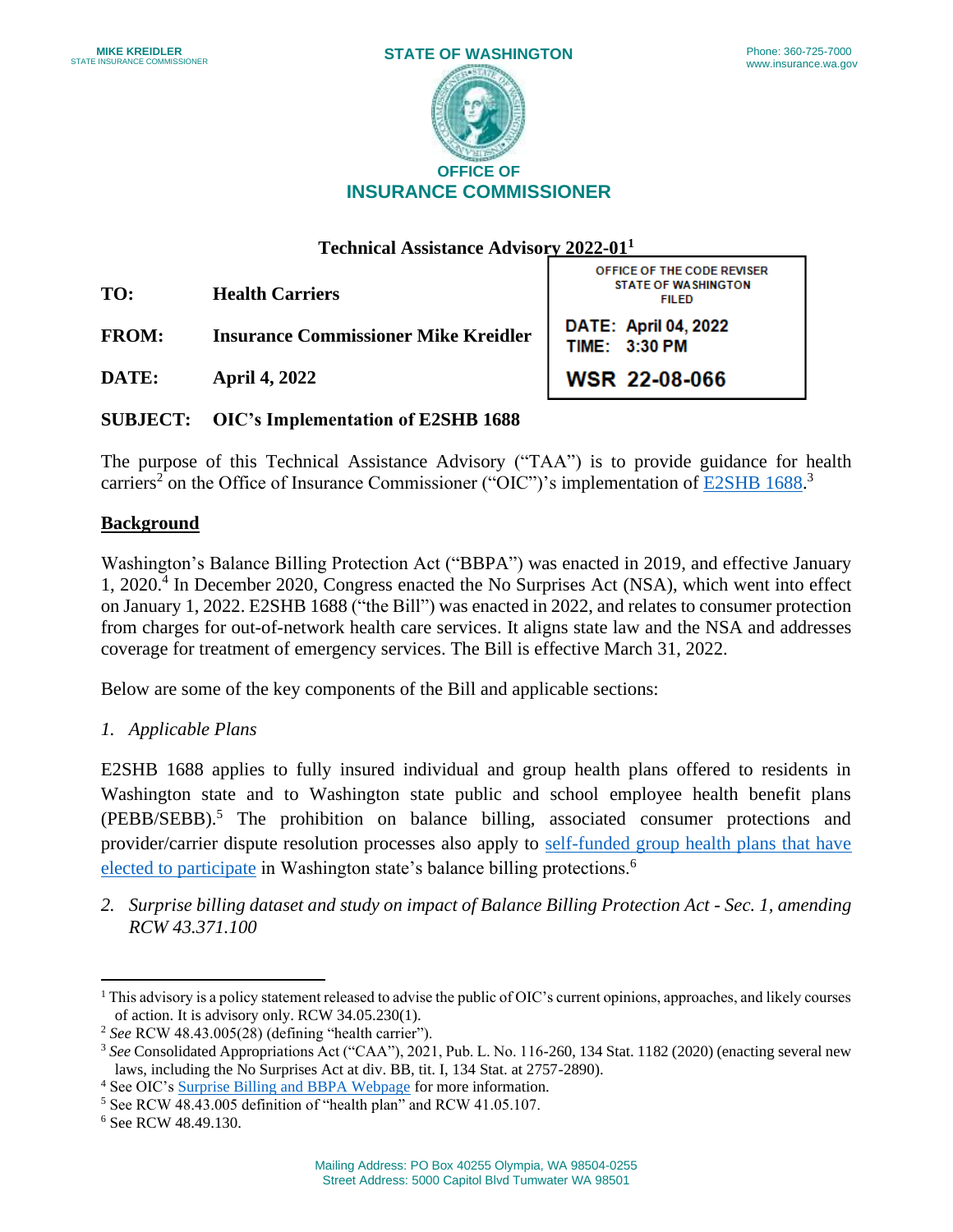The Surprise Billing data set will be updated to align with the scope of services protected from balance analysis required under Section 1 must be published on the OIC's website on or before December 15, billing in RCW 48.49.020, as amended by the Bill. Section 1 directs the OIC to conduct biennial analysis, beginning in 2022, of the impact of the BBPA and NSA on payments for in-network and out-of-network services, including an analysis of the volume and percentage of claims of in-network health care providers versus out-of-network providers in Washington state. Sec. 1(3). The first 2022. *Id.* 

3. *Emergency Services Coverage – Secs. 2 & 3, amending RCW 48.43.005 & RCW 48.43.093* 

 outpatient stay with respect to the visit during which screening and stabilization services were provided. Sec. 2(16)(iii). Additionally, emergency services providers include, in addition to a hospital evaluation and treatment facilities, agencies certified by the state to provide outpatient crisis services Section 2 broadens the definition of emergency services to include covered services related to screening, stabilization, and post-stabilization, which includes observation or an inpatient and emergency department, mobile rapid response crisis teams, crisis triage and stabilization facilities, and medical withdrawal management services. Sec. 2(48).

 Emergency services must be covered regardless of the network status of a hospital or provider and without prior authorization. Sec. 3(1)(a). Carriers can require notification of a person's stabilization or admission by in-network facilities. Sec. 3(3)(a). They also can require a hospital or behavioral health emergency services provider to notify them within 48 hours of stabilization if a person needs to be stabilized, or by the end of the business day following the day the stabilization occurs, whichever is later. Sec  $3(3)(b)$ .

4. *Scope of Balance Billing Protections – Sec. 7, amending RCW 48.49.020 & Sec. 21, adding a new section to Chapter 48.49 RCW* 

The Bill amends the BBPA to align the scope of services subject to balance billing protections with the NSA. This includes emergency services, non-emergency health care services performed by nonparticipating providers at certain participating facilities and air ambulance services. Nonemergency services include covered items or services other than emergency services with respect to a visit at a participating health care facility, as provided in the NSA. Sec. 2(46).

The Bill amends applicable provisions of the BBPA to reference "behavioral health emergency services providers" such that balance billing protections and other related consumer protections apply to these services.

 recommendations to the legislature by October 1, 2023, regarding how balance billing for ground Under Section 21, the OIC is required, in collaboration with the Health Care Authority and the Department of Health, and with input from interested groups, to submit a report and any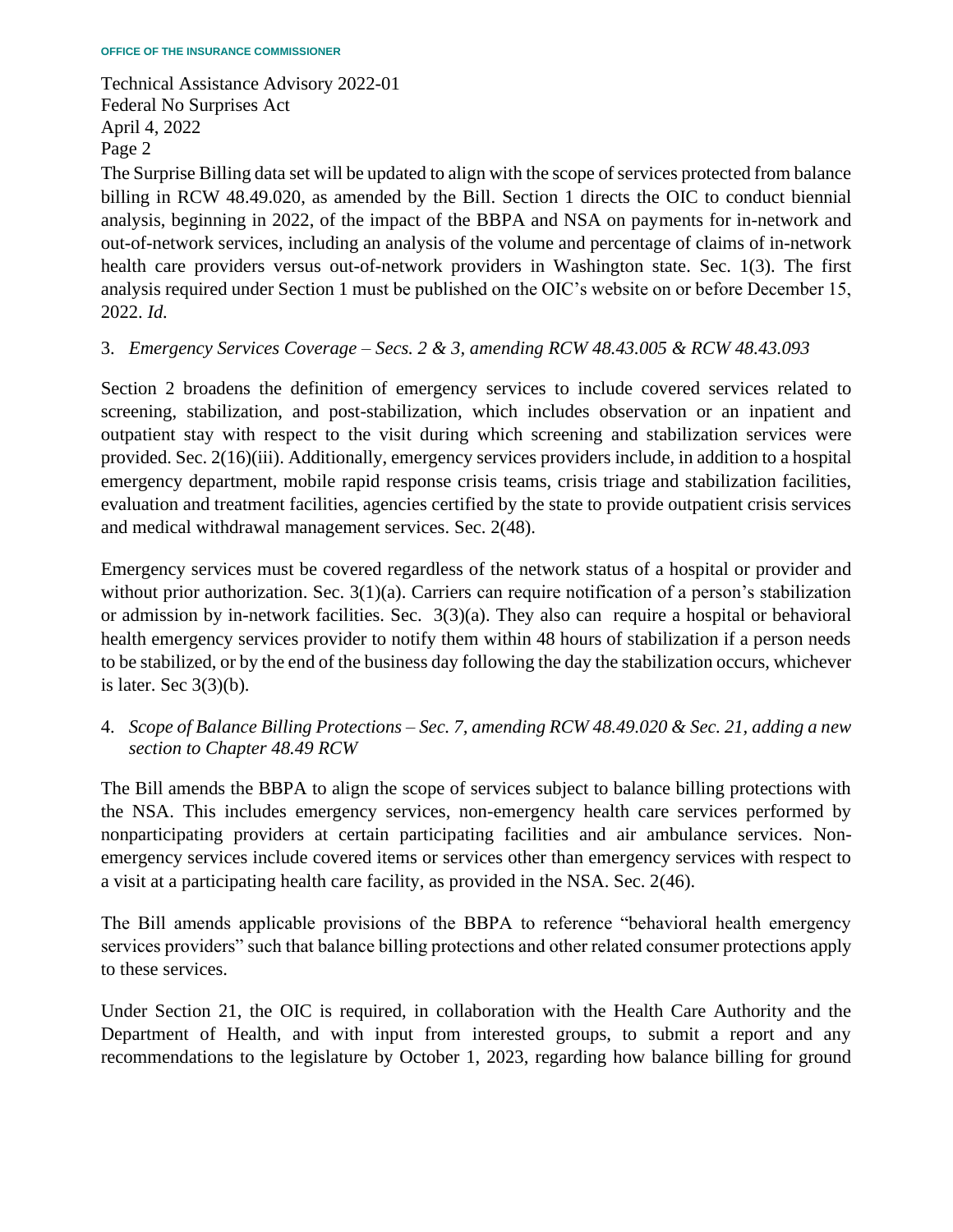Technical Assistance Advisory 2022-01 Federal No Surprises Act April 4, 2022 Page 3 ambulance services<sup>7</sup> can be prevented and whether ground ambulance services should be subject to balance billing restrictions.

## *5. Consumer Cost Sharing – Sec. 7, amending RCW 48.49.020 & Sec. 8, amending RCW 48.49.030*

 Consumer cost sharing for services subject to balance billing protections under the NSA will be calculated as provided in the NSA. Sec. 7(2). Section 8 also requires the NSA method for calculating consumer cost-sharing (as known as "qualified payment amount") for behavioral health emergency services.

*6. Waiver of Rights Secs. – Sec. 10, adding a new section to Chapter 48.49 RCW & Sec. 7, amending RCW 48.49.020* 

 The Bill prohibits consumers from being asked to waive their balance billing protections. Sec. 7(2)(b) and Sec. 10(2).

## *7. Out of Network Claim Payment Standard - Sec. 9, adding a new section to Chapter 48.49 RCW*

 Section 9 states the allowed amount paid to an out-of-network provider for health care services described under RCW 48.49.020(1), other than air ambulance services shall be a "commercially reasonable amount" based on payments for the same or similar services provided in a similar geographic area. Sec. 9(1). This is required until July 1, 2023, or a later date determined by the OIC. *Id*. At that point, transition to NSA payment standard is required. Sec. 9(1).

## *8. Dispute Resolution - Sec. 11, amending RCW 48.49.040 and Sec. 18, amending RCW 48.49.150*

Sec. 11(1),(2). On July 1, 2023, or a later date determined by the OIC, carriers are required to dispute resolution system, if behavioral health emergency services payment disputes can be addressed process will continue to be used. Sec. 11(2). Air ambulance payment disputes shall use the NSA IDR Under Sec. 11, BBPA arbitration is required until July 1, 2023, or a later date determined by the OIC. transition to NSA "independent dispute resolution" (IDR) system if out-of-network provider and carrier cannot agree on a commercially reasonable payment. *Id*. Upon transition to NSA independent using federal IDR system, carriers shall use that system. If not possible, the BBPA dispute resolution system. Sec. 11(14).

Sec. 11 revises existing BBPA arbitration provisions, including some provisions to align the NSA more closely with state law:

 • Sec. 11 (4): Permits multiple claims to be addressed in a single arbitration proceeding if the claims at issue meet the following requirements:

 $\alpha$  "Ground ambulance services" is defined under Sec. 21, (4) of the Bill to mean "organizations licensed by the department" of health that operate one or more ground vehicles designed and used to transport the ill and injured and to provide personnel, facilities, and equipment to treat patients before and during transportation."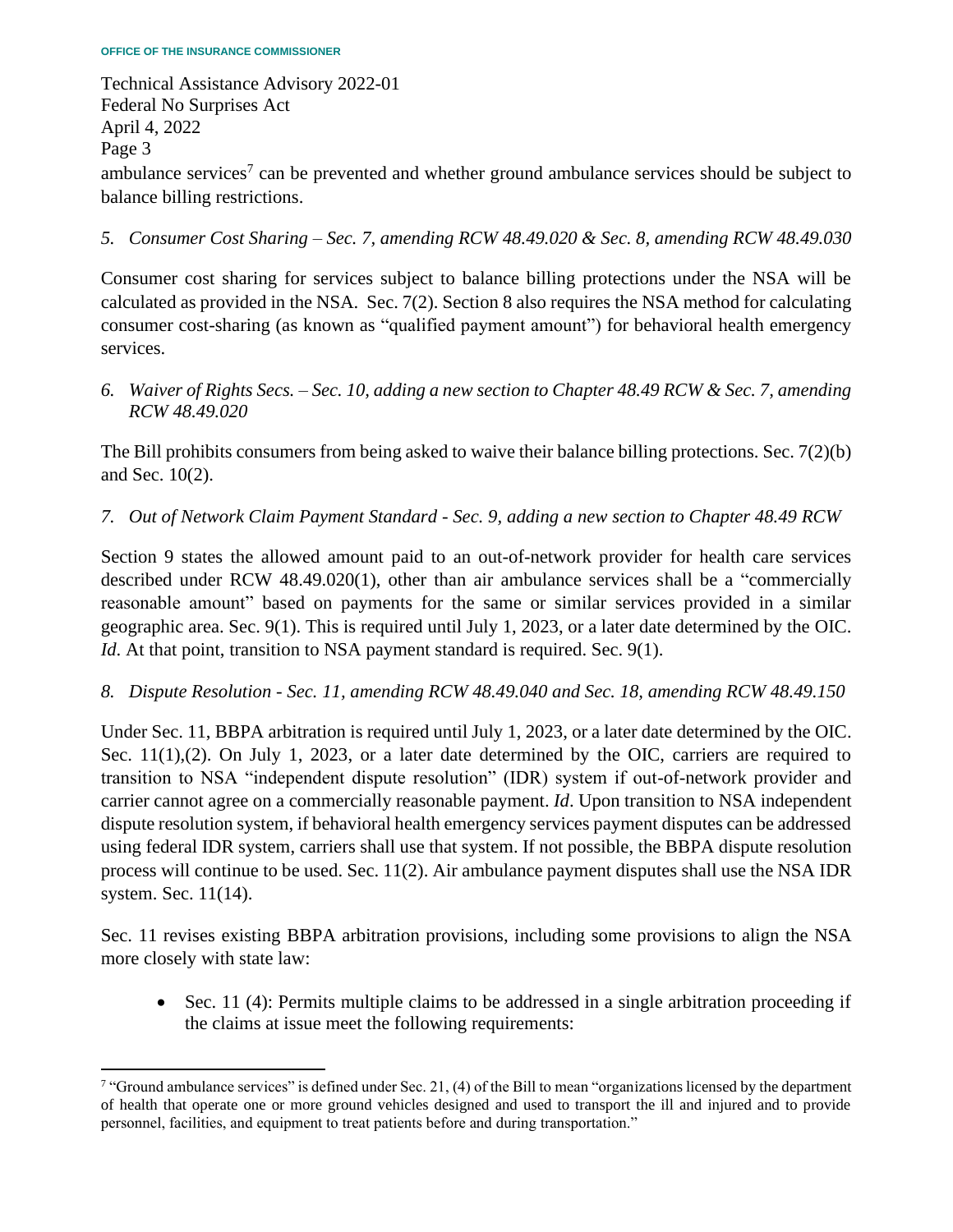- o The claims must involve identical carrier and provider, provider group, facility, or behavioral health emergency services provider parties. Sec. 11(4)(a).
- o The bundled claims must have the same procedural code, or a comparable code under a difference procedural code system. Sec. 11(4)(b).
- $\circ$  Bundled claims must occur within 30 business days of each other. Sec. 11(4)(c).
- required list "must" have experience in matters related to medical or health care services. Accordingly, OIC plans to review current arbitrators' experience within the next several • Sec. 11 (5): Amends RCW 48.49.040(2) to provide that the arbitrators on the OIC's months for compliance with this new requirement.
- payment rate at any point before the arbitrator has made their decision, the agreed upon • Sec. 11(7): If the parties to a pending arbitration proceeding agree on an out-of-network amount will be treated as the out-of-network payment rate for the service(s) at issue.
- Sec. 11(13)(a): "Baseball arbitration" is retained, such that the arbitrator will choose the final offer of either the nonparticipating provider or the carrier.
- Sec.  $11(8)(a)$ : The arbitrator's decision must include an explanation of the elements of the parties' submissions relied upon to make their decision and why those elements were relevant to their decision.
- Sec.  $11(11)$ : The arbitrator's decision is final and binding on the parties and is not subject to judicial review.
- rule. Arbitrator fees must be paid by the parties to the arbitrator within 30 calendar days • Sec.  $(11)(9)$ : The OIC is given authority to establish arbitrator fee ranges or schedules by following receipt of the arbitrator's decision by the parties.
- Sec. 11(3)(b): If a federal IDR decisionmaker finds that it does not have jurisdiction over a dispute, timeframes related to good faith negotiations and notice for BBPA arbitration are modified.

 Sections 11 and 18 provide for use of the BBPA arbitration process in limited circumstances for (AADR) has been approved by the OIC. The OIC must approve use of this arbitration process. The Bill includes some provisions that apply specifically to arbitration proceedings in these services that are subject to balance billing protections when a carrier and an out-of-network provider or facility cannot reach agreement on a contract and an amended alternative access delivery request circumstances, some of which are listed below:

- Sec. 11(13)(a): The issue before the arbitrator is the commercially reasonable payment for services addressed in the AADR.
- services addressed in the amended AADR, shall be a commercially reasonable amount, based on payments for the same or similar services provided in a similar geographic area. • Sec. 18(13)(b): During the period from the effective date of the amended AADR to issuance of the arbitrator's decision, the allowed amount paid to providers or facilities for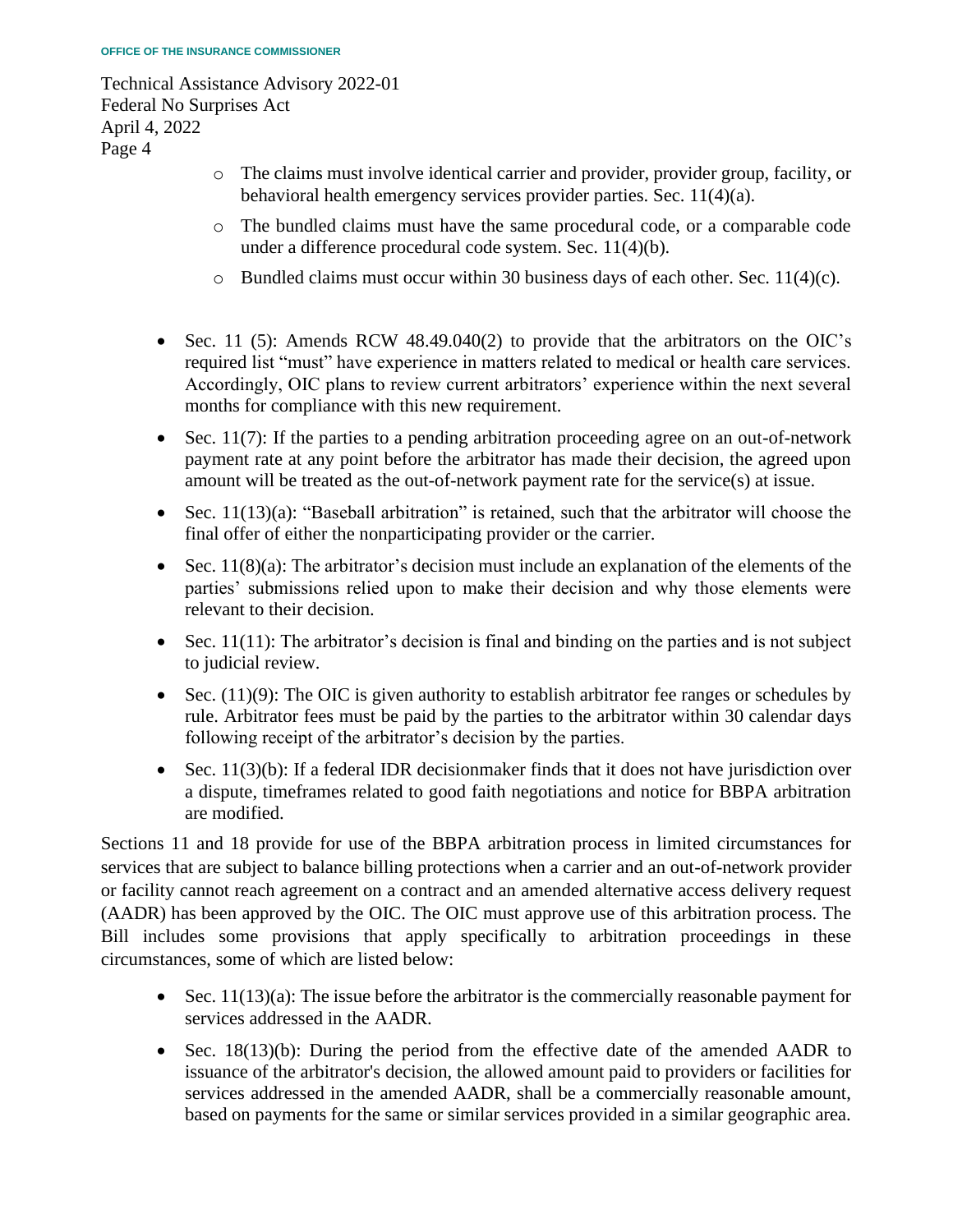- Sec.  $11(13)(a)$ : The arbitrator shall issue a decision related to whether payment for services should be made at the final offer amount of the carrier or the out-of-network provider or to enrollees from the effective date of the amended AADR to the expiration date of the AADR or the date the parties enter into a provider contract and provider compensation facility. The arbitrator's decision is final and binding on the parties for services rendered agreement, whichever occurs first.
- Sec.  $11(13)(c)$ : For these disputes, the BBPA arbitration process will continue to be used, rather than transitioning to the NSA IDR system in 2023.
- *9. Network Adequacy - Sec. 18*

 Under Sec. 18, when determining the adequacy of a carrier's provider network, the OIC must review the network to determine whether it includes a sufficient number of facility-based providers at the carriers to submit an alternate access delivery request (AADR) to address a gap in their provider carrier's in-network hospitals and ambulatory surgical facilities. Sec. 18(1). The OIC may allow network. The AADR must meet the requirements detailed under Sec. 18(2).

 requirements, a carrier may ask the OIC to amend its AADR to allow use of the BBPA dispute resolution process to determine the amount that will be paid to out-of-network providers or facilities for the services referenced in the AADR. Sec. 18(2)(b). The carrier must meet the following For services subject to the balance billing prohibition, a carrier cannot treat their payment of out-ofnetwork providers or facilities under the BBPA or NSA as a means to satisfy OIC's network access standards. Sec. 18(2)(b). However, if an AADR has been granted and a carrier meets the following requirements:

- The carrier's request to amend the AADR is made at least 3 months after the effective date of the AADR at issue; and
- During that 3-month period, the carrier has demonstrated substantial good faith efforts on its part to contract with out-of-network providers or facilities to deliver the services referenced in the AADR. Sec. 18(2)(b)(i).

 For services subject to balance billing protections, a carrier must notify out-of-network providers that 18(2)(b). Once a carrier has notified an out-of-network provider or facility that delivers the services referenced in an AADR, a carrier is not responsible for reimbursing a provider's or facility's charges deliver the services referenced in the AADR within 5 days of submitting the AADR to OIC. Sec. in excess of the amount charged by the provider or facility for the same or similar service at the time the notification was provided. Sec.  $18(2)(b)(ii)$ . The provider or facility must accept this reimbursement as payment in full. *Id*.

*10. Consumer Appeals to Independent Review Organization (IRO) - Sec. 4, amending RCW 48.43.535* 

 Sec. 4(2) adds an NSA provision which provides consumers an opportunity to appeal a carrier's adverse decision related to its obligations under the NSA.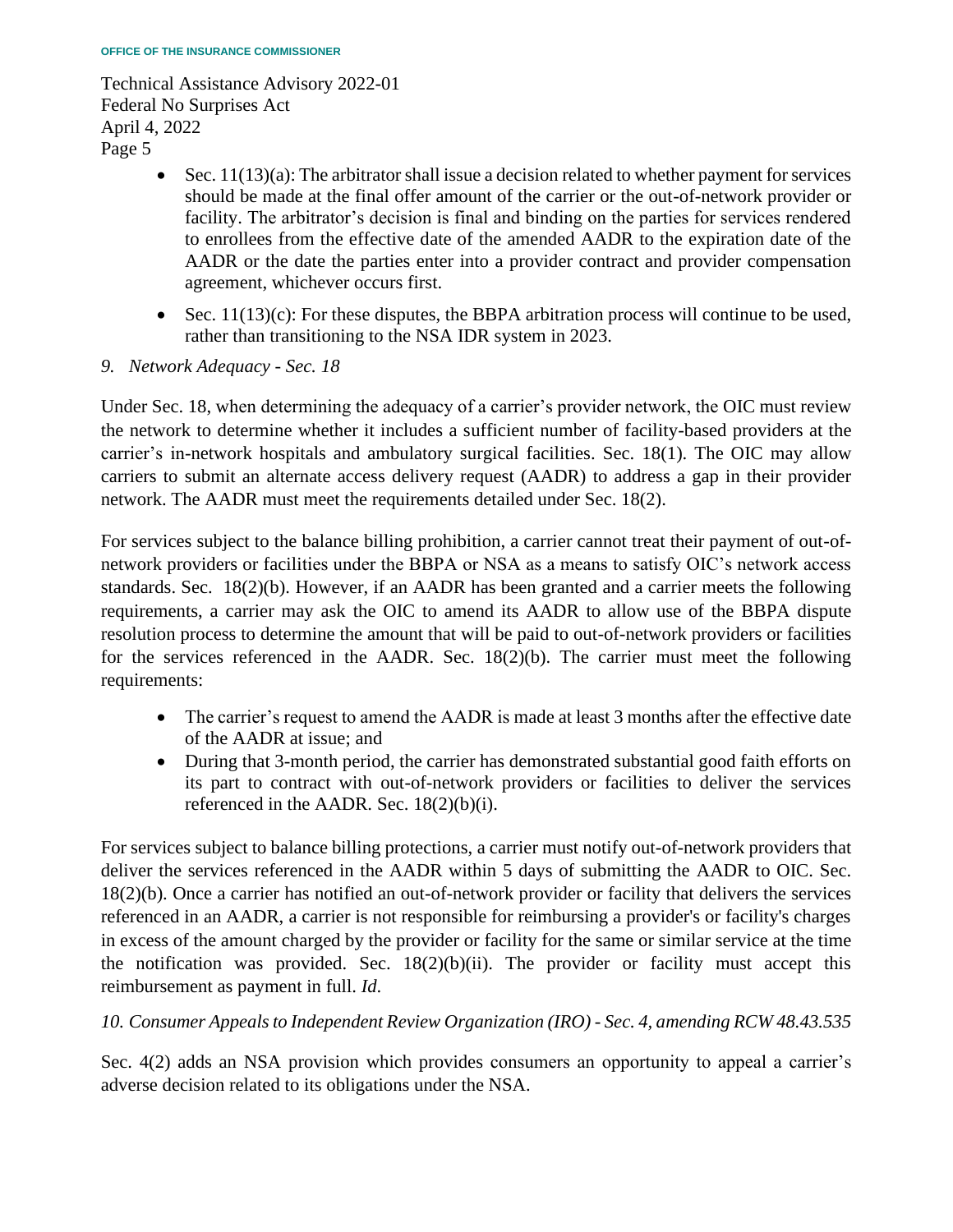The OIC plans to conduct rulemaking in the next several months. Rulemaking will address several of the topics discussed in this TAA.

# **OIC Enforcement**

Aside from a few deferments described in the next section, OIC will enforce E2SHB 1688<sup>8</sup> and other health plans starting on or after January 1, 2022.<sup>9</sup> Where there is any conflict between the provisions federal NSA provisions not specifically addressed in E2SHB 1688 pertaining to health carriers for of E2SHB 1688 and OIC's regulations previously adopted to implement the BBPA, the provisions of E2SHB 1688 govern.

Additionally, the following provisions of the NSA, are not specifically discussed in the bill, however, the OIC notes health carriers are required to comply with them:

- databases, response protocols, or provider directory representations that a provider was • Requirements for in-network cost-sharing for enrollees that relied on an issuer's [in-network.](https://in-network.10) $10$
- • Prohibition on balance billing for "continuing care patients" for 90 days after a provider becomes OON.<sup>11</sup>

 The NSA preempts state laws only when those laws impose a requirement that "prevents the application" of the NSA.<sup>12</sup> Based upon this principle and a few NSA provisions expressly deferring to state law, OIC will continue to enforce related state laws related to provider [directories.](https://directories.13)<sup>13</sup>

## **Deferred Enforcement**

 OIC will defer enforcement against some entities due to jurisdictional limitations, and with respect Departments"). Due to jurisdiction limitations, the OIC will defer to other state or federal agencies to some provisions of the NSA. This decision is in alignment with deferment recently announced by the Departments of Health and Human Services, Labor, and Treasury (collectively referred to as "the for enforcement regarding the following entities:

- Air ambulances; $^{14}$
- Self-funded group health plans that have not elected to participate in the BBPA; and

<sup>&</sup>lt;sup>8</sup> See sections 5 and 19 of E2SHB 1688.

<sup>&</sup>lt;sup>8</sup> See sections 5 and 19 of E2SHB 1688.<br><sup>9</sup> *See* WAC 284-43-0140 ("Health carriers shall comply with all Washington state and federal laws relating to the acts and practices of carriers and laws relating to health plan benefits.")

 $10$  See section 116(b) of the No Surprises Act.

<sup>&</sup>lt;sup>11</sup> See section 113 of the No Surprises Act.

<sup>&</sup>lt;sup>12</sup> See 42 U.S.C. § 300gg-23(a)(1); 86 Fed. Reg. at 36,886.

<sup>&</sup>lt;sup>10</sup> See section 116(b) of the No Surprises Act.<br><sup>11</sup> See section 113 of the No Surprises Act.<br><sup>12</sup> See 42 U.S.C. § 300gg-23(a)(1); 86 Fed. Reg. at 36,886.<br><sup>13</sup> See section 116(a) of the No Surprises Act (deferring to sta

<sup>&</sup>lt;sup>14</sup> See 86 Fed. Reg. at 36,885.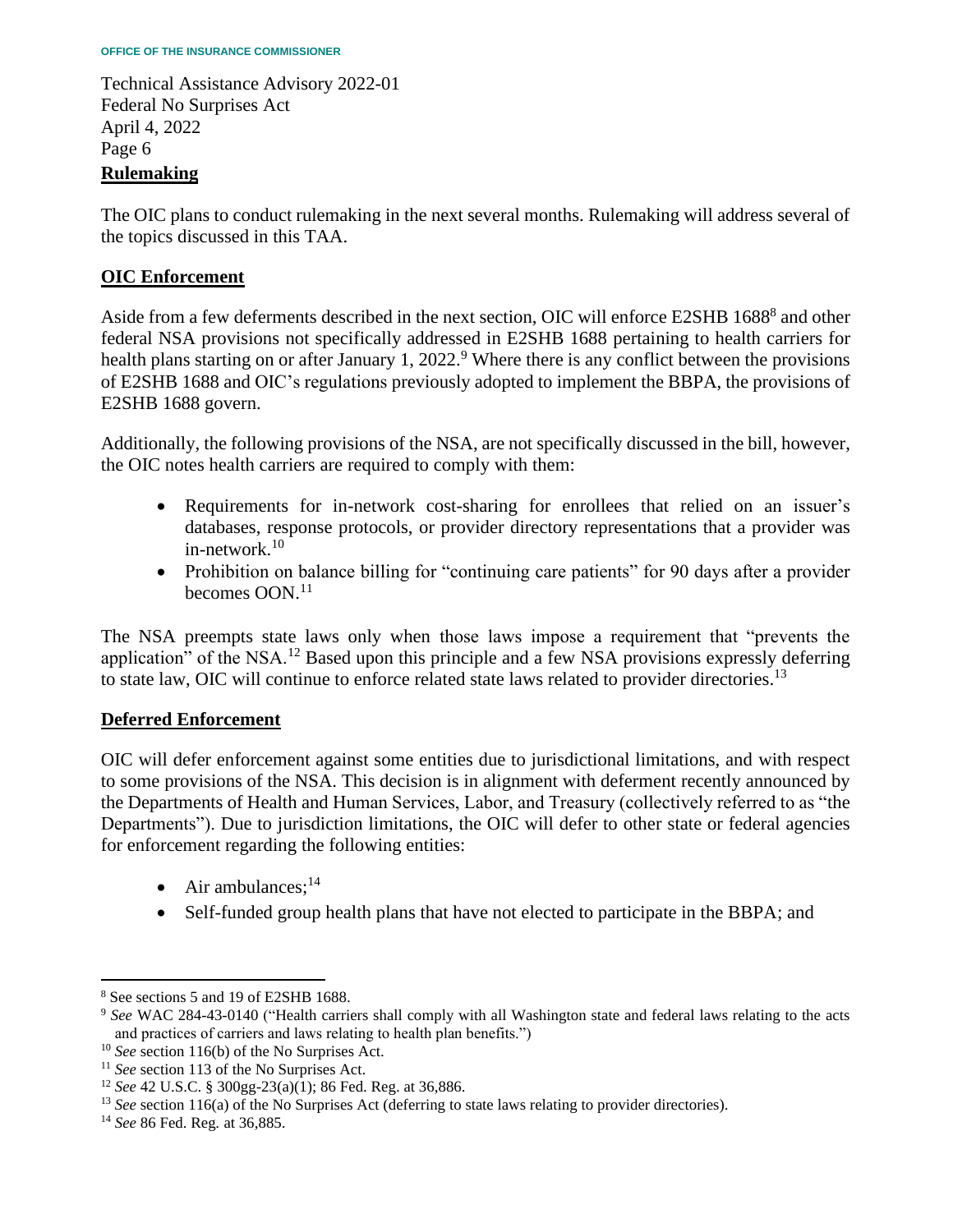• Health providers and [facilities.](https://facilities.15)<sup>15</sup>

 Additionally, OIC will defer enforcement for some of the NSA provisions in accordance with the deferred enforcement policy announced by the Departments, Aug. 20, 2021, in a set of Frequently Asked Questions (["FAQs"\).](https://FAQs�).16)<sup>16</sup> In accordance with these FAQs, the OIC will defer enforcement for the following NSA provisions:

- form, or telephone). Deferment will be up until plan years (in the individual market, policy • Requirements for making available a price comparison tool (by internet website, in paper years) beginning on or after January 1, 2023.<sup>17</sup>
- Requirements for providing an Advanced Explanation of [Benefits.](https://Benefits.18)<sup>18</sup> Deferment will be until regulations fully implementing this requirement are adopted and [applicable.](https://applicable.19)<sup>19</sup>

 The OIC will continue to enforce any state law counterpart to these NSA provisions, including, but not limited to the following:

- Requirements for transparency tools for price and quality [information.](https://information.20)<sup>20</sup>
- Requirements for enrollee notification upon termination of a provider by a health [carrier.](https://carrier.21)<sup>21</sup>

The Departments also detailed provisions of the  $NSA<sup>22</sup>$  that issuers must implement using a good faith, reasonable interpretation of the law, without the guidance of regulations. OIC will enforce the following provisions in the same manner as announced by the Departments:

documents/FAQs%20About%20ACA%20%26%20CAA%20Implementation%20Part%2049\_MM%20508\_08-20-

<sup>&</sup>lt;sup>15</sup> Pursuant RCW 48.49.100, OIC will continue to give providers and facilities an opportunity to cure violations of RCW 48.49.020 or 48.49.030. RCW 48.49.020 or 48.49.030.<br><sup>16</sup> *See* "FAQs About Affordable Care Act and Consolidated Appropriations Act, 2021 Implementation Part 49

<sup>(&</sup>quot;FAQs")," Aug. 20, 2021, *available at*: <https://www.hhs.gov/guidance/sites/default/files/hhs-guidance>-

 21.pdf. Additionally, the Departments announced deferment of a few non-FNSA provisions, namely the requirement that issuers publish machine-readable files relating to prescription drug pricing. *Id.* at 1 (citing 85 Fed. Reg. 72,158 (Nov. 12, 2020); 26 C.F.R. § 54.9815-2715A3(b)(1)(iii), 29 C.F.R. § 2590.715-2715A3(b)(1)(iii), and 45 C.F.R. § 147.212(b)(1)(iii)). Deferment will be until regulations to fully implement this requirement are adopted and applicable. *Id.* at 1-2 (describing deferment). The Departments will defer enforcement of the requirement to publish the remaining machine-readable files until July 1, 2022. Id. at 2. OIC will similarly defer enforcement. machine-readable files until July 1, 2022. *Id.* at 2. OIC will similarly defer enforcement.<br><sup>17</sup> *Id.* at 3-4 (citing Internal Revenue Code ("Code") § 9819, Employee Retirement Income Security Act ("ERISA") §

<sup>719,</sup> and Public Health Service ("PHS") Act § 2799A-4, as added by section 114 of the No Surprises Act).

<sup>719,</sup> and Public Health Service ("PHS") Act § 2799A-4, as added by section 114 of the No Surprises Act).<br><sup>18</sup> *Id.* at 6 (citing Code § 9816(f), ERISA § 716(f), and PHS Act § 2799A-1(f), as added by section 111 of the No S Act).

 $19$  *Id.* at 7 (describing deferment).

<sup>&</sup>lt;sup>19</sup> *Id.* at 7 (describing deferment).<br><sup>20</sup> *See* RCW 48.43.007.<br><sup>21</sup> WAC 284-170-421(10).<br><sup>22</sup> Additionally, the Departments detailed a few non-FNSA provisions it will expect issuers to implement using a good faith, reasonable interpretation of the law, including requirements prohibiting gag clauses. *See* FAQs at 7 (citing Code § 9824, ERISA § 724, and PHS Act § 2799A-9, as added by section 201 of division BB, title II, of CAA). OIC will enforce these provisions in the same manner as the Departments.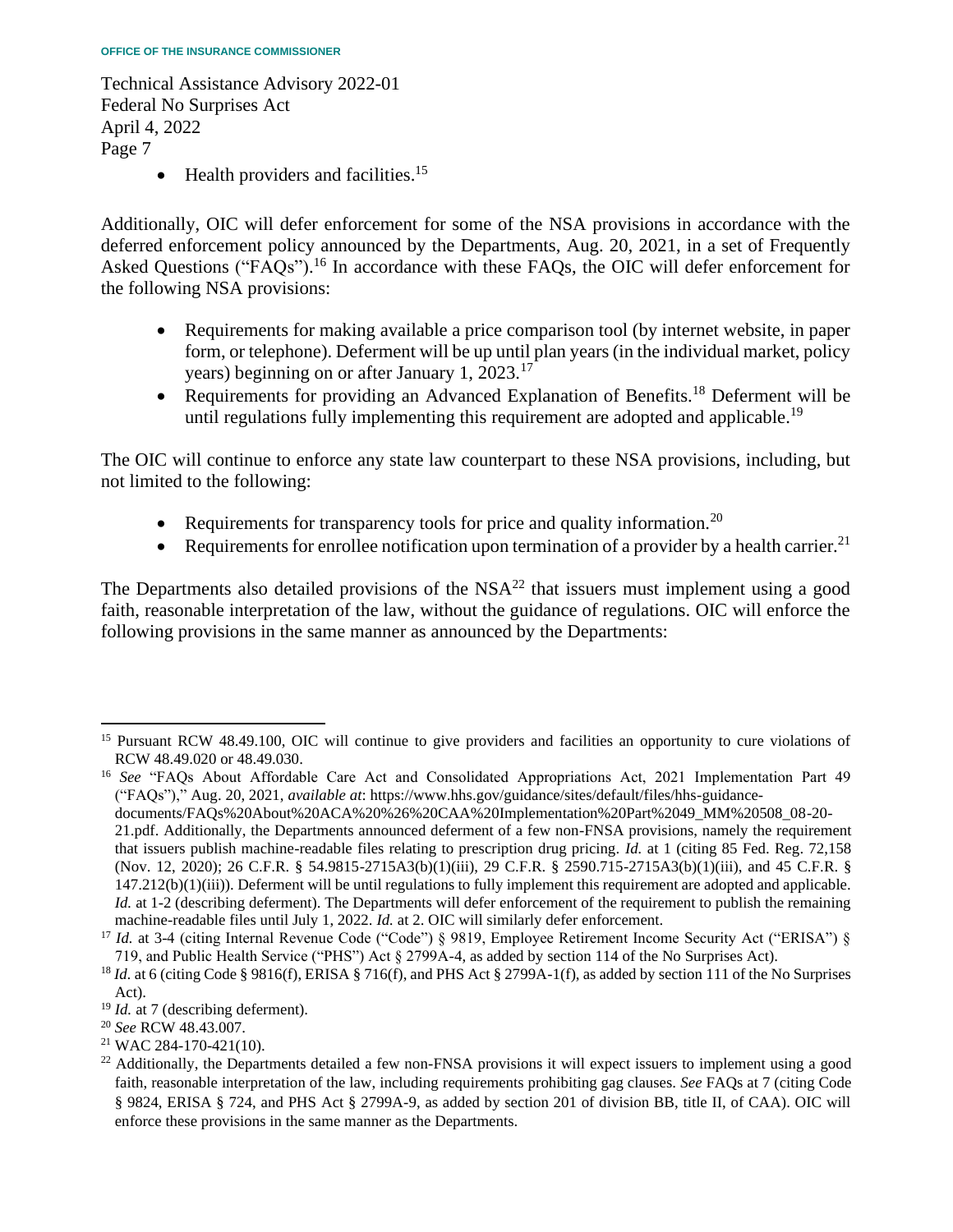- Requirements to include on any insurance identification card issued to enrollees, any applicable deductibles, any applicable out-of-pocket maximum limitations, and a telephone number and website address for individuals to seek [assistance.](https://assistance.23)<sup>23</sup>
- • Requirements to establish a process to update and verify the accuracy of provider directory information and to establish a protocol for responding to requests by telephone and electronic communication from an enrollee about a provider's network participation status. $^{24}$
- Prohibition on cost-sharing when an enrollee relied on the issuer's provider directory or response [protocol.](https://protocol.25)<sup>25</sup>
- Requirements to make certain disclosures regarding balance billing protections to [enrollees.](https://enrollees.26)<sup>26</sup>
- Requirements to apply continuity of care [protections.](https://protections.27)<sup>27</sup>

## **Consumer Notice**

 The OIC is required to develop standard template language for a notice of consumer rights that notifies consumers of their rights under both the BBPA and the NSA. Sec. 13(1). The OIC determines by rule when and how the notice must be provided to consumers by health carriers, health care providers, and health care facilities. Sec.  $18(3)$ <sup>28</sup>

 The OIC is developing a consumer notice for balance billing rights that satisfies both the NSA and E2SHB 1688<sup>29</sup> OIC's consumer notice should be used for fully insured health plans, PEBB/SEBB plans, and self-funded ERISA plans that have opted into the BBPA. Under the BBPA, this notice must be provided to enrollees in any communication that authorizes nonemergency surgical or explanation of benefits whether the service is subject to balance billing [protections.](https://protections.31)<sup>31</sup> OIC will ancillary services at an in-network [facility.](https://facility.30)<sup>30</sup> Also, the issuer must indicate on the enrollee's continue to enforce these BBPA consumer notice requirements against health carriers.

<sup>&</sup>lt;sup>23</sup> Id. at 4-5 (citing Code § 9816(e), ERISA § 716(e), and PHS Act § 2799A–1(e), as added by section 107 of the No

Surprises Act).<br><sup>24</sup> *Id.* at 7-8 (citing Code § 9820(a) and (b), ERISA § 720(a) and (b), and PHS Act § 2799A-5(a) and (b), as added by section 116(a) of the No Surprises Act). However, given the deferment to state law in section 116(a) of the No Surprises Act, OIC will only enforce these FNSA provisions against health carriers for plans and services not subject to the BBPA but subject to OIC's jurisdiction, e.g., grandfathered health plans.

<sup>25</sup> *Id.* 

<sup>&</sup>lt;sup>26</sup> Id. at 8-9 (citing Code § 9820(c), ERISA § 720(c), and PHS Act § 2799A-5(c), as added by section 116(c) of the No

Surprises Act).<br><sup>27</sup> *Id.* at 9 (citing Code § 9818, ERISA § 718, and PHS Act § 2799A-3 and 2799B-8, as added by section 113 of the No Surprises Act).<br><sup>28</sup> See WAC 284-43B-050

<sup>&</sup>lt;sup>29</sup> Th[e draft notice h](https://www.insurance.wa.gov/sites/default/files/documents/consumer-notice-bbpa-nsa-revised-for-1688-draft-004.pdf)as been circulated for review and comment. When the E2SHB 1688 Consumer Notice is finalized, it will be posted on OIC's website and shared through a GovDelivery notice; *see also* Code § 9820(c), ERISA § 720(c), and PHS Act § 2799A-5(c), as added by section 116(c) of the No Surprises Act. 30 *See* WAC 284-43B-050(2)(a)(i). 31 *See* WAC 284-43B-050(4)(a).